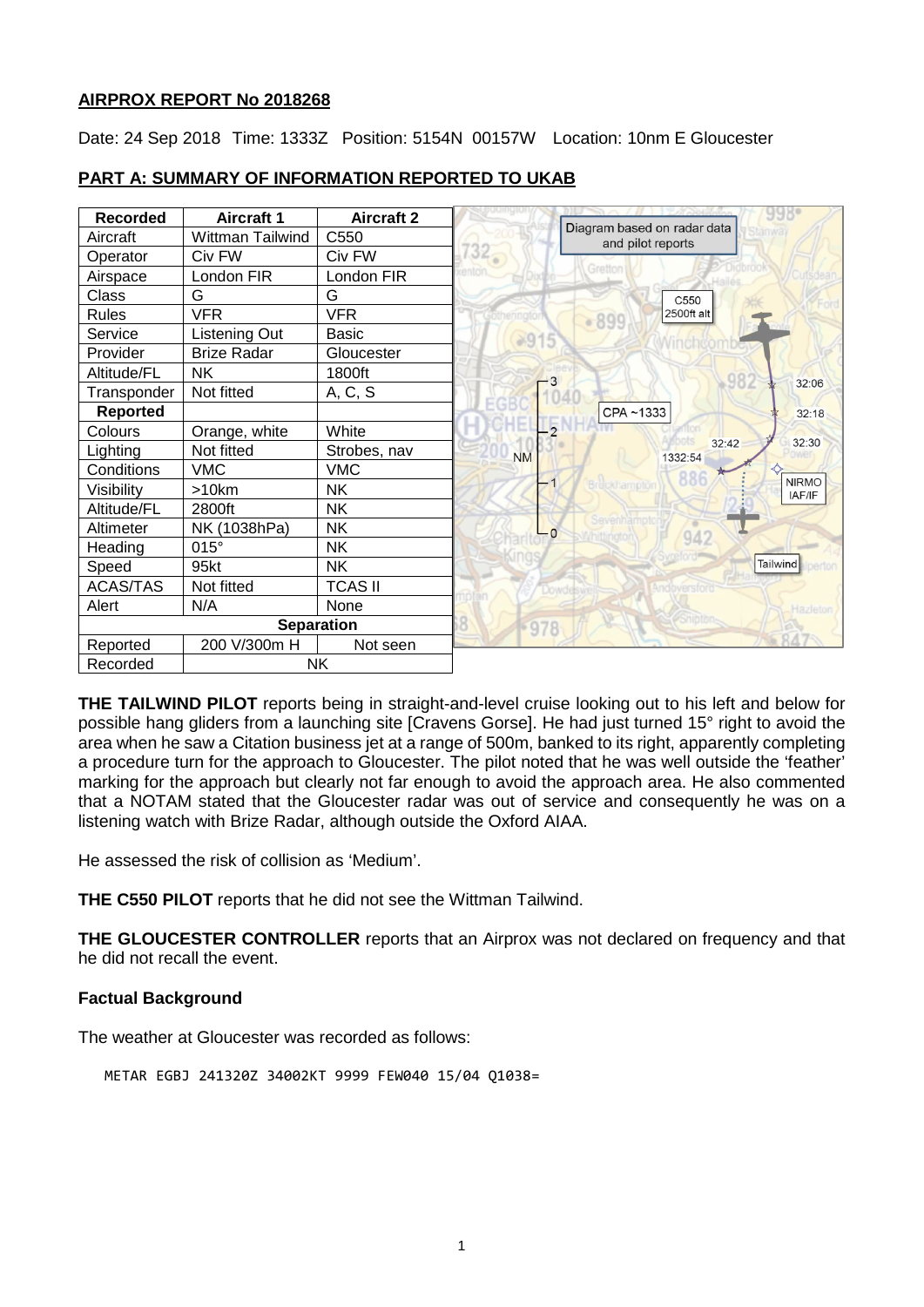Cravens Gorse hang gliding site is notified in the UK AIP<sup>[1](#page-1-0)</sup> as follows:

| <b>CRAVENS GORSE, CHARLTON ABBOTS, GLOS</b><br>A circle, 2 NM radius, centred at 515452N 0015528W | Upper limit: 1000 FT<br>Lower limit: SFC | Site elevation: 886 FT AMSL. I |
|---------------------------------------------------------------------------------------------------|------------------------------------------|--------------------------------|
|                                                                                                   |                                          | Hours: HJ                      |

A section of the GNSS approach to Gloucester RW[2](#page-1-1)7<sup>2</sup> is shown below:



The CAA VFR 1:500,000 scale chart Edition 44 contains the following advice:

\*AERODROMES HAVING ONE OR MORE INSTRUMENT APPROACH PROCEDURES (IAP) - CONVENTIONAL OR GNSS - OUTSIDE **CONTROLLED AIRSPACE.** 

Aerodrome having one or more  $\overline{\phantom{a}}$  ,  $\overline{\phantom{a}}$  ,  $\overline{\phantom{a}}$  ,  $\overline{\phantom{a}}$  ,  $\overline{\phantom{a}}$  ,  $\overline{\phantom{a}}$  ,  $\overline{\phantom{a}}$  ,  $\overline{\phantom{a}}$  ,  $\overline{\phantom{a}}$  ,  $\overline{\phantom{a}}$  ,  $\overline{\phantom{a}}$  ,  $\overline{\phantom{a}}$  ,  $\overline{\phantom{a}}$  ,  $\overline{\phantom{a}}$  ,  $\overline{\phantom{a}}$  ,  $\overline{\phantom{a}}$ ↔

The symbols are aligned along the extended centreline of the MAIN instrument runways, and are not representative of the coverage area of the IAP associated with that runway. Pilots intending to fly within 10nm of any part of the IAP symbol are strongly advised to contact the aerodrome ATSU. Details of the extent of the IAP can be found in the UK AIP.

Of note, the criterion for contacting the aerodrome ATSU related to the IAP symbol was changed from *'… within 10nm of the aerodrome …'* to *'… within 10nm of any part of the IAP symbol …'* as of Southern VFR chart Edition 40, effective 3rd April 2014.

### **Analysis and Investigation**

### **UKAB Secretariat**

The Tailwind and C550 pilots shared an equal responsibility for collision avoidance and not to operate in such proximity to other aircraft as to create a collision hazard<sup>[3](#page-1-2)</sup>. If the incident geometry is considered as head-on or nearly so then both pilots were required to turn to the right<sup>[4](#page-1-3)</sup>. If the incident geometry is considered as converging then the Tailwind pilot was required to give way to the  $C550<sup>5</sup>$  $C550<sup>5</sup>$  $C550<sup>5</sup>$ .

<span id="page-1-2"></span><sup>3</sup> SERA.3205 Proximity.

 $\overline{\phantom{a}}$ <sup>1</sup> UK AIP ENR 5.5-1.

<span id="page-1-1"></span><span id="page-1-0"></span><sup>2</sup> UK AIP AD 2-EGBJ-8-7.

<span id="page-1-4"></span><span id="page-1-3"></span><sup>4</sup> SERA.3210 Right-of-way (c)(1) Approaching head-on. 5 SERA.3210 Right-of-way (c)(2) Converging.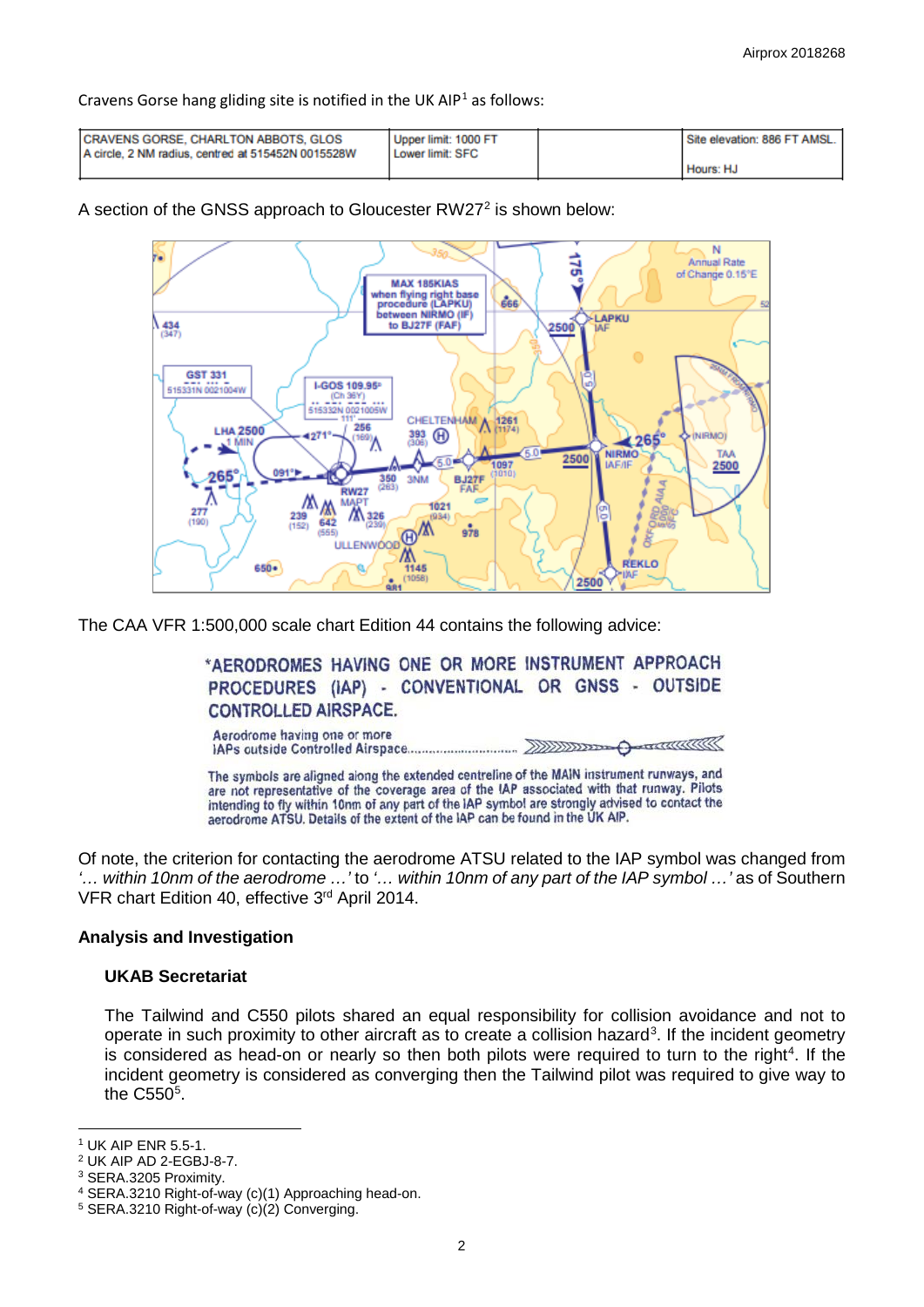### **Summary**

An Airprox was reported when a Wittman Tailwind and a C550 flew into proximity on the approach path to Gloucester airfield at about 1333hrs on Monday 24<sup>th</sup> September 2018. Both pilots were operating under VFR in VMC, the C550 pilot in receipt of a Basic Service from Gloucester and the Tailwind pilot listening out with Brize Radar.

## **PART B: SUMMARY OF THE BOARD'S DISCUSSIONS**

Information available consisted of reports from both pilots, radar photographs/video recordings and a report from the air traffic controller involved.

Members first discussed the Tailwind pilot's actions and commended him for his proactive approach to use of the radio. However, they agreed that, given the Tailwind pilot's reported track, 2-way contact with Gloucester would have been more useful than listening out on the Brize Norton frequency, even though the Gloucester radar was out of service.

For their part, the C550 crew did not see the Tailwind and were no doubt concentrating on their GNSS approach, turning right onto the final approach track. Board members emphasised the need for a thorough and robust lookout scan, especially when conducting instrument procedures in Class G airspace, when at least one of the crew would be spending almost all their time looking inside the cockpit. The Board noted that the C550 was equipped with TCAS but that the absence of a transponder in the Tailwind prevented this barrier from being available.

Turning to cause and risk, members felt that the event was best characterised as a late sighting by the Tailwind pilot and a non-sighting by the C550 crew. The Tailwind pilot's account of the incident and estimate of separation at CPA was such that the Board agreed that although safety had been reduced, there had been no risk of collision.

Finally, members observed that although the Cravens Gorse hang gliding site was notified as having an upper height limit of 1000ft and an elevation of 886ft (i.e. 1900ft altitude upper limit), it was annotated on the VFR chart as having a top altitude of 2900ft, which was above the RW27 GNSS approach path that bisects the site (2500ft altitude). The Board felt that this may be a charting error but, if this was not the case then it was not a sensible state of affairs; given that this was not germane to the Airprox, the Chair agreed to contact the CAA separately to highlight the issue.

### **PART C: ASSESSMENT OF CAUSE AND RISK**

Cause: A late sighting by the Tailwind pilot and a non-sighting by the C550 pilot.

Degree of Risk: C.

### Safety Barrier Assessment<sup>[6](#page-2-0)</sup>

In assessing the effectiveness of the safety barriers associated with this incident, the Board concluded that the key factors had been that:

### **ANSP:**

l

**Situational Awareness and Action** were assessed as **not used** because the Tailwind pilot was not in communication with an ATSU and the C550 pilot was not in receipt of a service that required situational awareness or action from the controller.

<span id="page-2-0"></span><sup>&</sup>lt;sup>6</sup> The UK Airprox Board scheme for assessing the Availability, Functionality and Effectiveness of safety barriers can be found on the [UKAB Website.](http://www.airproxboard.org.uk/Learn-more/Airprox-Barrier-Assessment/)